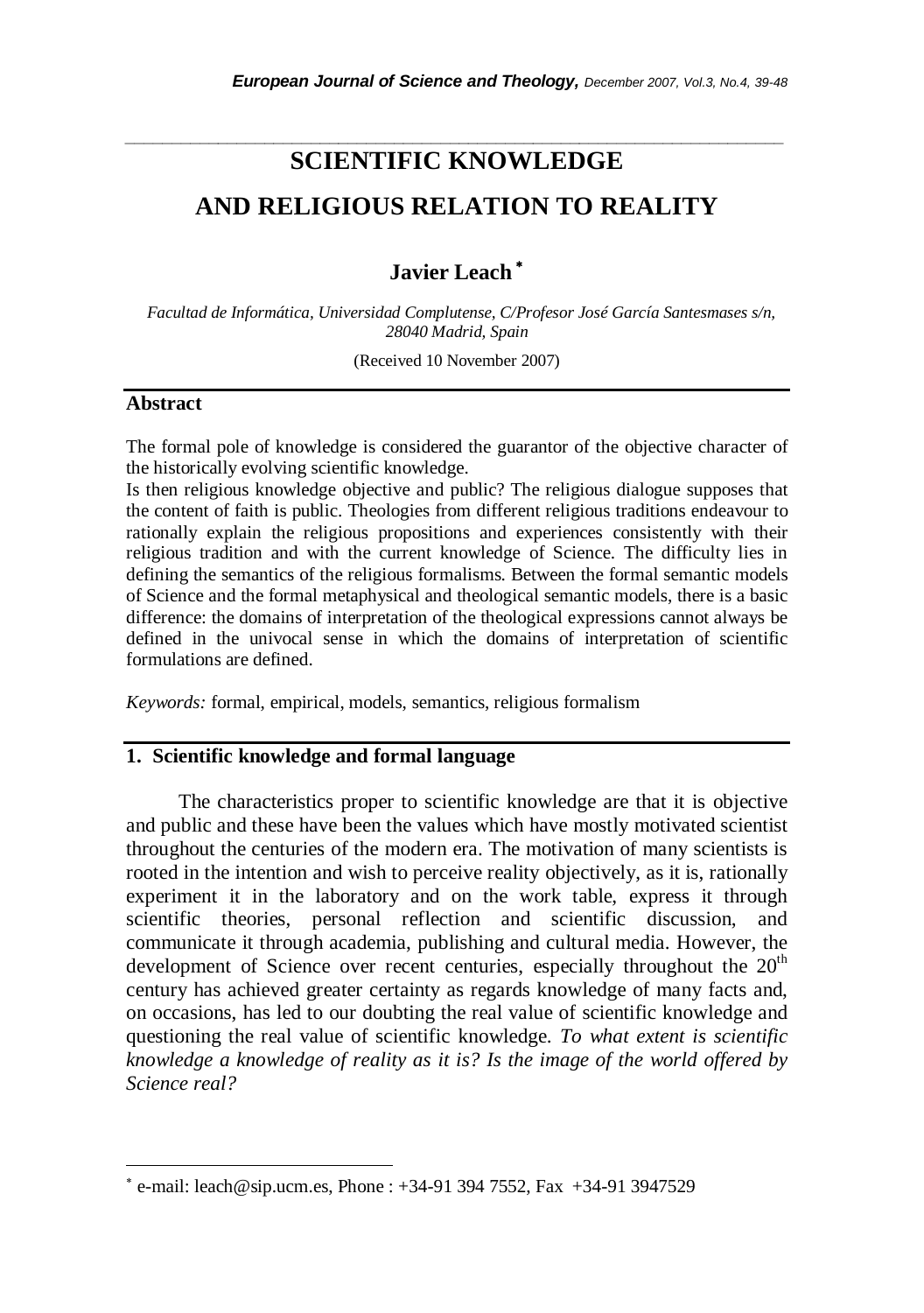*These questions on the image of reality provided by scientific knowledge are meta-scientific questions.* That is to say, they are questions about Science itself. It is possible to be a scientist and not care about answering these. Furthermore, some scientists who have taken an interest in these questions have given a variety of answers, depending on the historical epoch of science and the philosophical or meta-scientific viewpoint from where Science is perceived.

Science is a historical evolutionary phenomenon which has developed due to a great extent to the impulse received from the constant search for objective public knowledge. Knowledge is objective when it does not depend on the subject who knows, therefore, it is the same for all the subjects who know. Objective knowledge of reality does not depend on subjective opinions. It is public knowledge because it is the same for all. Objective knowledge can be expressed formally, in a language constructed clearly. Formal sciences, or sciences of formal languages attain the maximum level of objectivity when they are based on signs and symbols which are defined with precision and precise rules which make it possible to construct formulas with these signs and define relations between the formulas constructed in this way. Formal sciences have also evolved throughout history and continue to evolve at the present time. In a way, the historical evolution of Science questions the objectivity of scientific knowledge. If the scientific vision of the world evolves, will it not cease to be objective as it depends on different times in history? *Will the vision which Science gives us of the world not vary throughout history?* 



**Figure 1.** Two poles of scientific knowledge: formal and empirical.

*I am going to respond to these questions with the special support of the formal pole of scientific knowledge*. Scientific knowledge has two poles: formal and empirical. The formal pole is the one of scientific language. The empirical pole is the one of experiment and empirical observation. Scientific knowledge requires both o these poles (Figure 1). The formal pole is one of the two extremes of scientific knowledge and its importance can only be understood when we consider it in relation to the other extreme of scientific knowledge,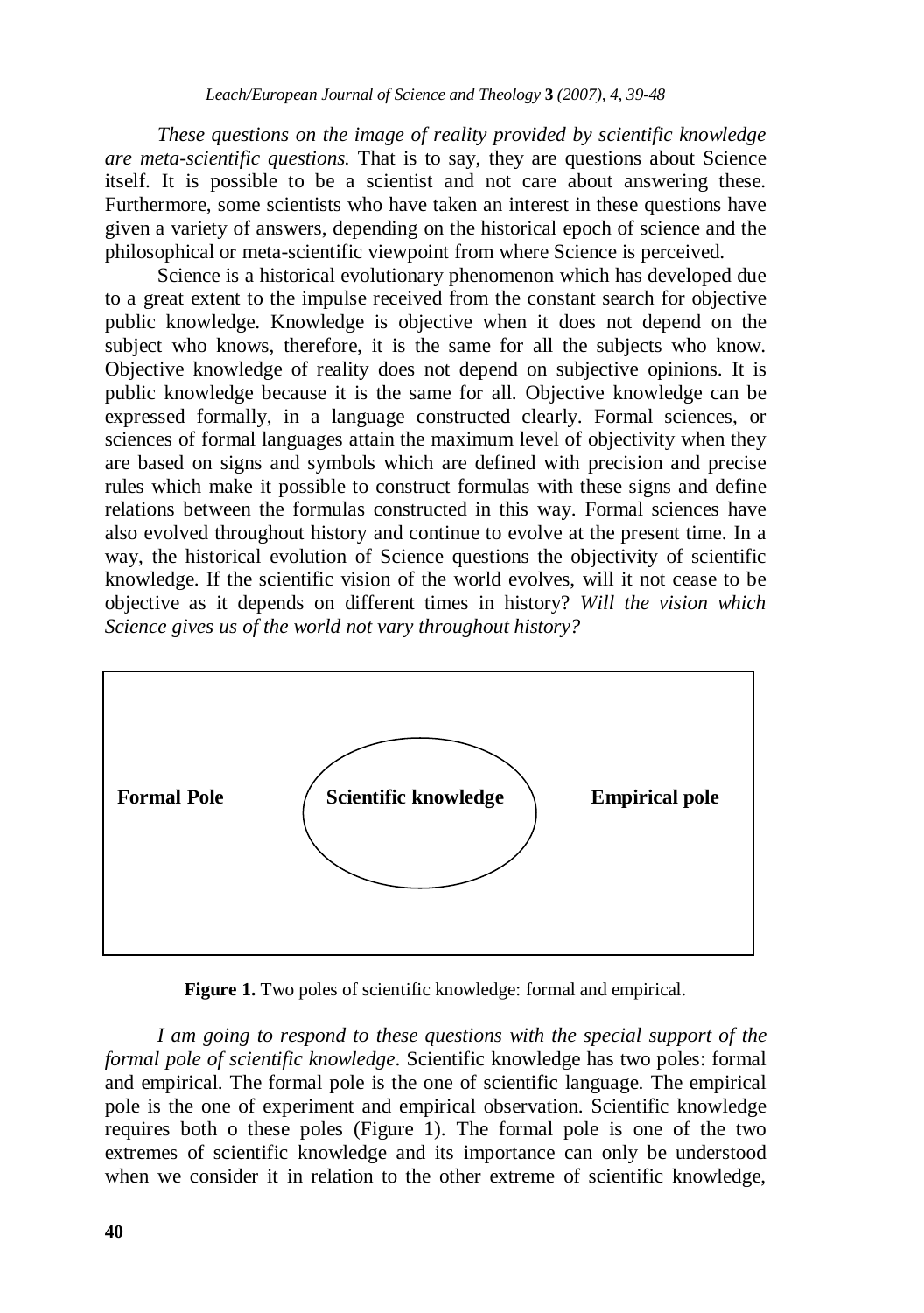which is the empirical pole. The empirical pole is that of observation, the methodical perception of reality. The formal pole is that of the theoretical drafting of what is perceived. Scientific observation cannot be separated from the formal theories from which this observation is understood, and it is not possible to separate the formal and abstract propositions of the institutions, which are often not rigorous and which precede these.

*The importance which the formal has in order to understand the empirical* is manifest by the fact that we can only say that the empirical observations which we express formally have attained the scientific intention to become public, objective knowledge, which can be discussed and accepted by persons from different cultural, racial and religious origins. The observations must be interpreted by formal theories. However, despite the importance this has, the formal pole of scientific knowledge requires an empirical pole so that scientific knowledge may become knowledge of reality. The formal pole is important because the empirical observations cease to be a disconnected set of data when they are explained by a theory. However, the empirical pole is also important because the theories only cease to be mere hypotheses when they are confirmed by empirical observations.

*The empirical pole relates scientific knowledge to reality.* According to the Popperian criteria of falsifiability [1], it must be possible to falsify all scientific formulations by an experiment or by observation. The experiments and the observations are an essential dimension of all scientific formulations because, through these, we perceive the reality which we formulate scientifically. Experiments and relationships are the windows which open Science to the knowledge of reality as it is.

*However, the experiments and observations do not deny, but rather affirm and confirm the importance of the formal pole in Science,* in order that an experiment or observation might falsify a scientific theory, the data obtained by observation must be expressed in the formal language of this theory. For example, we know that the observation of photons interpreted in the language of quantum theory contradicts the classical theory of physics which supposes that the emission of light is continuous. However, if the observation of light particles is to formally contradict classical physics, we must formulate this observation in quantum theory and express this observation in a proposition which is coherent with quantum theory and also contradicts classical physics.

*The control which the formal pole exercises over knowledge is manifest by the fact that the same empirical data can be interpreted and understood from a variety of formal theories.* One example is the measurement of time. In classical mechanics, time is an absolute magnitude which is the same for all observers. In relativist mechanics each observer perceives space-time in four dimensions according with their own state of movement, so the events perceived as simultaneous differ from one observer to another. The objective reality of observed time is different for different observers. Furthermore, according to the theory of relativity, clocks function more slowly when they are subjected to a strong gravitational field. Using the electronic vibrations produced in certain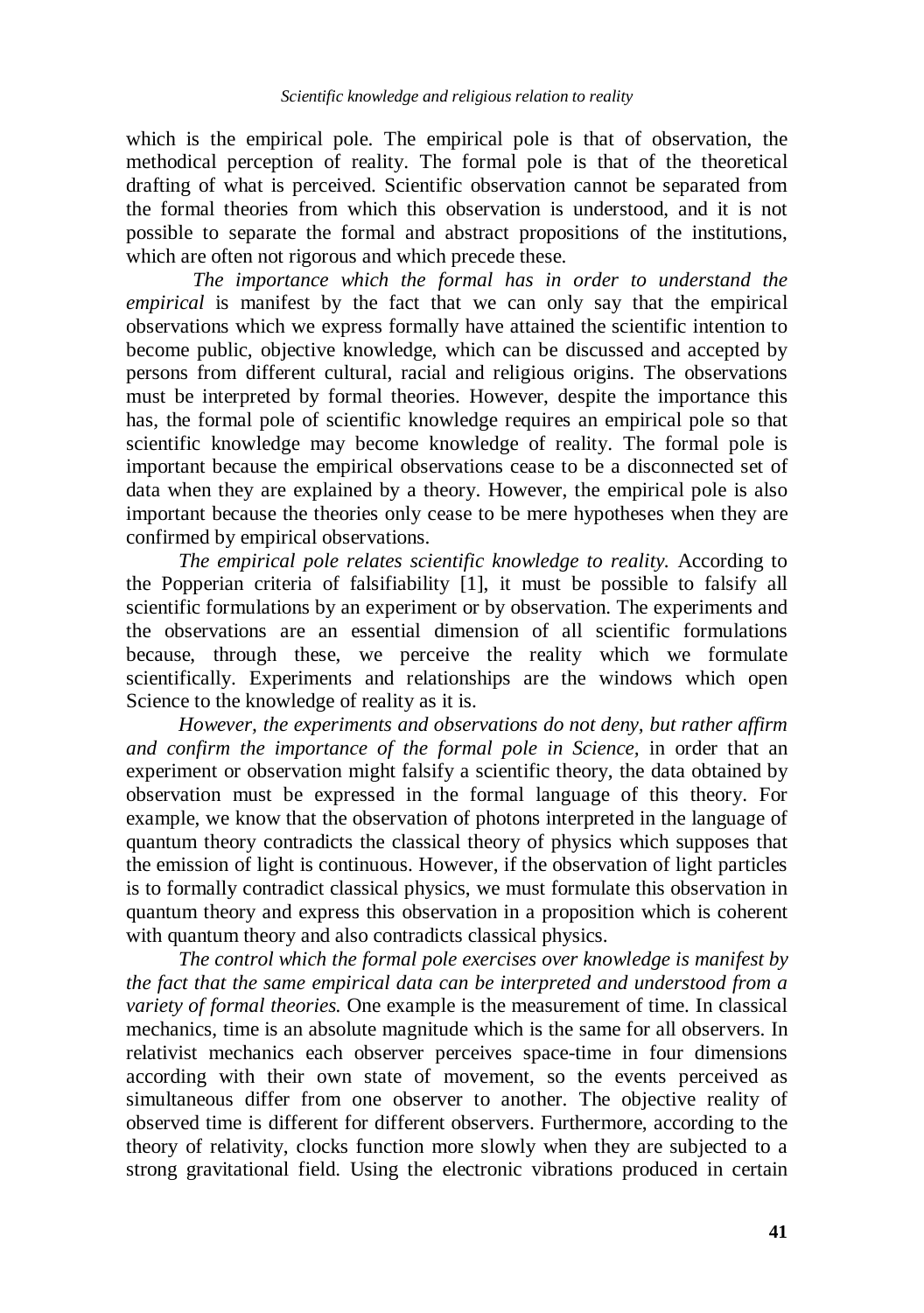atoms as a clock, it has been observed that these vibrations are set back when they are influenced by the strong gravitational field of the Sun. This set back of the vibrations is an empirical confirmation of the conduct of clocks as forecast by the theory of relativity. The same empirical data of the movement of the planets will be interpreted with different equations if it is considered that it is a movement around the Earth, if it is interpreted as a movement around the Sun, or if it is interpreted within the theory of relativity.

*The formal pole uses the clarity of mathematical language.* Formal mathematical language has a high level of objectivity which makes it public and independent of the subject stating the proposition. The objectivity of the mathematical formulations makes them to have a public value, that is to say, to remain valid when they are used beyond the context in which they were produced. The same mathematical formulations are valid in different political, sociological and cultural contexts. Due to the public and objective nature of the mathematical formulations, scientific knowledge of reality endeavours to attain value beyond the subjective opinions and can be discussed, evaluated and accepted by persons with different cultural, racial and religious backgrounds.

*One example of the inter-relation between the empirical and formal pole is the anomaly of the observations of the movement of the planet Mercury as regards the mechanical theory of Newton.* It was observed that the point in which the orbit of Mercury is closest to Sun (perihelion) changes position in each successive orbit of the planet. The change of position of the perihelion of Mercury could not be explained by the mechanics of Newton and this led the French Mathematician Le Verrier (1811-1877) to predict the existence of a hypothetical planet called Vulcan. That is to say, certain mathematical calculations based on the mechanics of Newton led Le Verrier to predict the existence of a hypothetical planet which could not be empirically proved. Although some more or less professional astronomers said that they had seen the planet Vulcan, no one could empirically prove its existence. The anomalous conduct of Mercury in the perihelion was not justified until it was explained by the new general theory of relativity. Once this anomaly was explained through the theory of relativity, no one tried to find the planet Vulcan.

# **2. Human knowledge and natural language**

*The formal and empirical poles of scientific knowledge correspond to two essential poles of human knowledge.* Until now we have referred to specifically scientific knowledge, however, all human knowledge involves the perception of experiences and the assimilation, expression and communication of these experiences by means of a rational language (Figure 2). All specifically human knowledge is experiential and rational. The capacity to express experiences through a rational language is a characteristic of human knowledge in general and this is previous to the existence of Science. The rational structuring through language and experiential perception are the active and passive poles of all human knowledge. These two poles of language and experience are referred to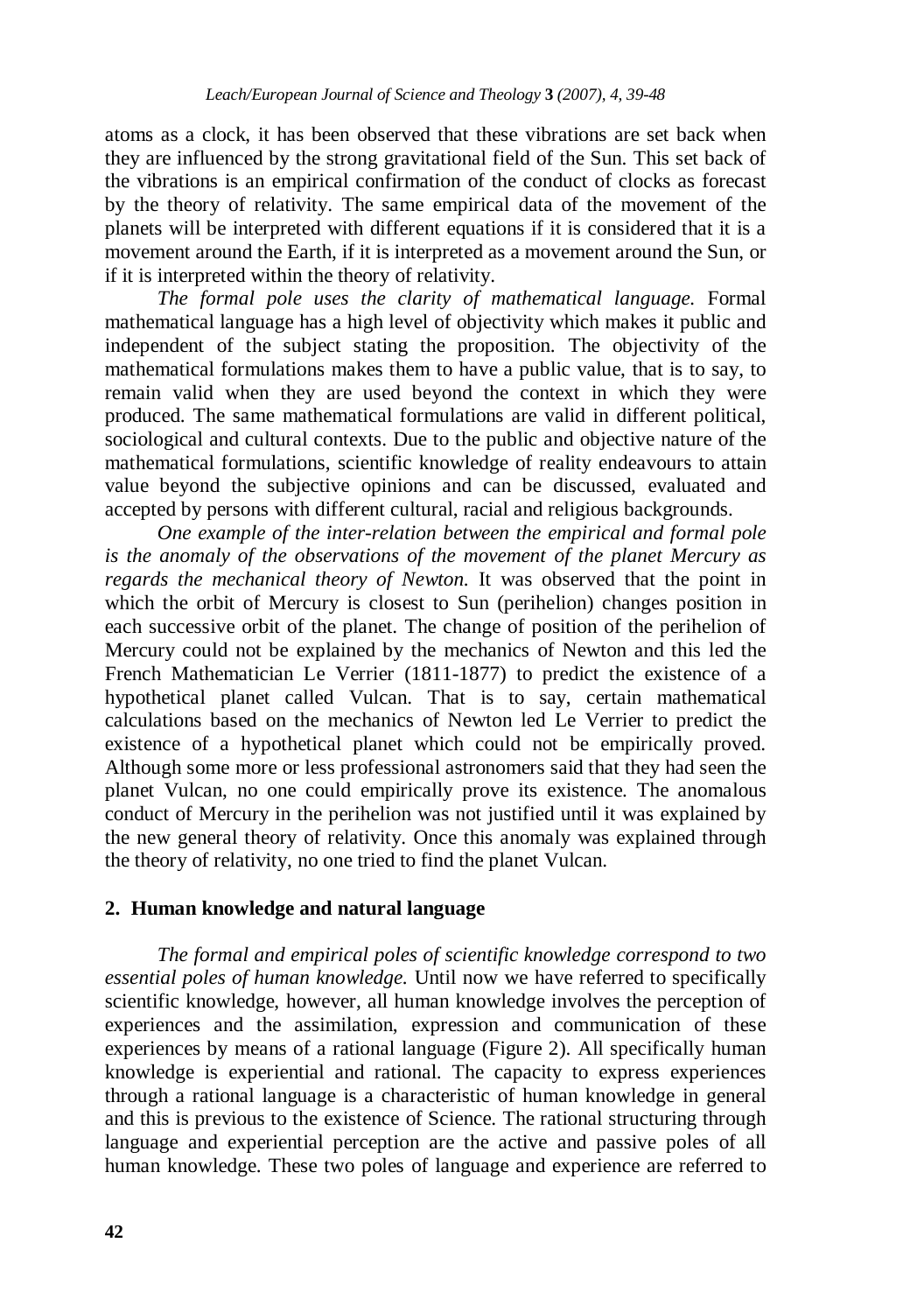each other and cannot be completed separately. They are two extremes of knowledge. There is no pure language without experience and there is no human experience beyond language and communication. However, as occurs in the formalisms and observations in Science, language is what provides a rational category to experience.



**Figure 2.** Two poles of human knowledge: experiential and rational.

 *Formal language and natural language.* Formal language is constructed from natural language. Natural language is the language used by humans in communication. Natural and formal language both have a syntactical structure. The syntax of formal language is constructed through fixed rules based on defined symbols. The semantics of formal languages depends only on their form, it is univocally determined as a mathematical function. The basic syntactic schemes from which the formal languages are constructed are present in the natural languages. Natural language has a deep grammar which does not vary, therefore, it can be formalised. Formal languages are constructed from deep structures present in natural languages. However, natural languages have other more surface dimensions where their grammar varies, is imprecise and depends on the context.

 *Formal language as regards natural language is characterised by producing a consistent structuring of experimented reality, which makes it possible to predict its future behaviour.* The active role of language becomes clearer and methodical in formal language. The same empirical observations are characterised as actively methodical. In the formal pole, the formal theories clearly and consistently explain what has been observed and render the empirical observations coherent and congruent. This is such that whenever data from new observations appear, normally the new data is explained by the previous formal theories. This is usually expressed by saying that the formal scientific are capable of predicting future observations. If the new observations are not as predicted by formal theories, then, the new observations are not properly done or the previous formal theories must be modified.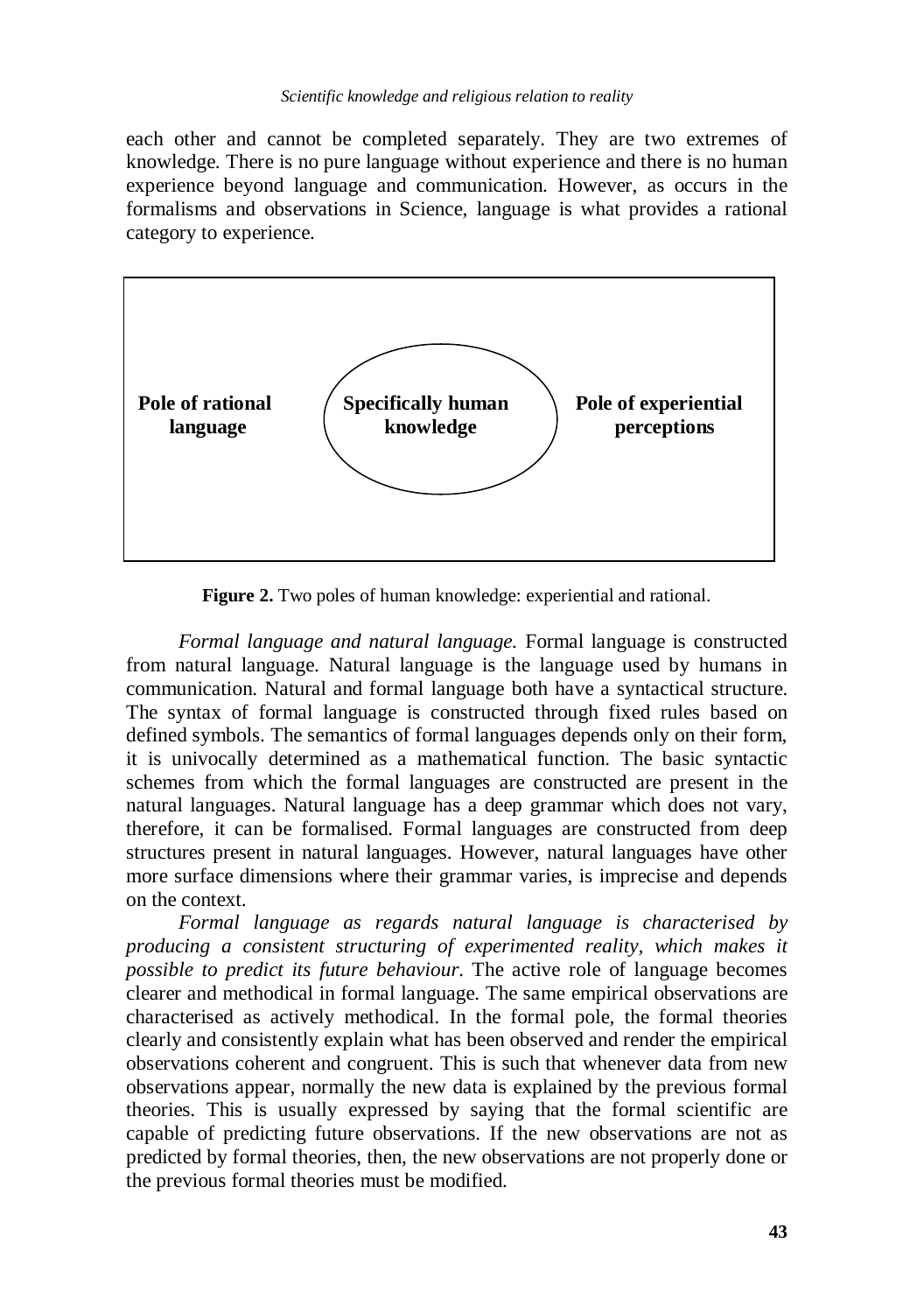*Does the vision that Science gives us of the world vary throughout history?* In fact, the vision which Science gives of the world changes and evolves throughout history. However, the formal structures remain as fixed and constant visions of reality. Their historical value depends on their applicability to explain the empirical observations.

 *To what extent is scientific knowledge, knowledge of reality as it is?*  Science finds formal structures in observed reality which are objective and public. The formal structures which science finds in reality responds to a (provisional) knowledge though which (provisionally) we obtain a technological control of reality.

 *Is the image which Science offers of the world real?* Due to their objective and public nature, the scientific structures of reality enable all men and women, regardless of their religion, race or culture, to have a common vision of reality.

#### **3. Representative models and formal semantic models**

 *The scientific models lie between the formal and the empirical poles of scientific knowledge.* A scientific model is a structured representation of reality and its conduct. Among the multiplicity of different types of scientific models, I will distinguish two basic types: the *representative models* and the *formal semantic models* (Figure 3).



**Figure 3.** Two basic types of models: the representative and the formal semantic.

*The representative models* represent empirical reality. The Bohr atom and the representation of ADN of Watson y Crick are two examples of representative models. *The formal semantic models* are abstract mathematical structures. Among the formal semantic models, those formed by sets of components and relations defined regarding these sets are especially important. One example of a model formed by sets of components is the model **N** formed by the set of natural numbers, the zero constant and the addition and product functions of natural numbers.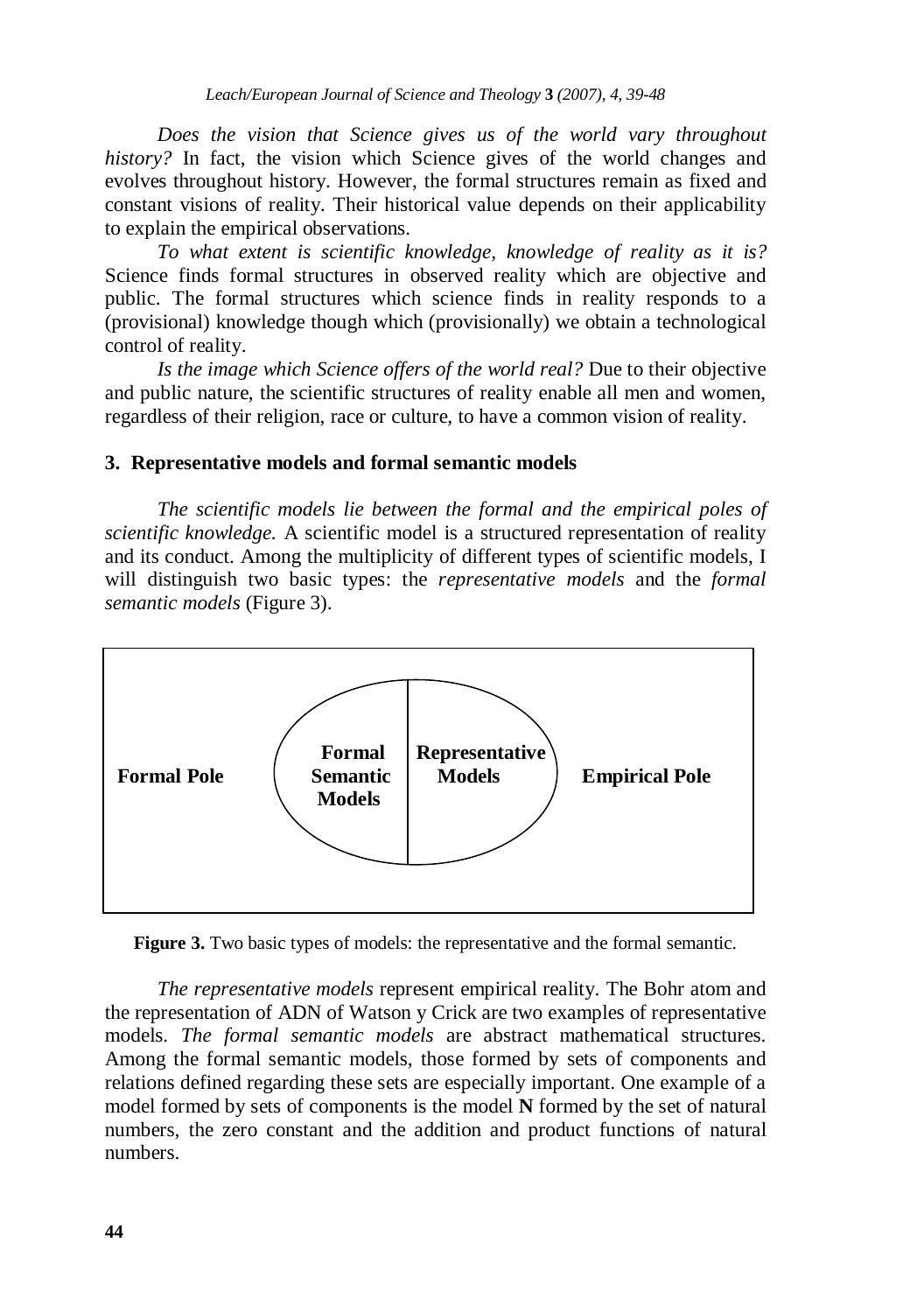There is a multiplicity of types of representative models. Empirical knowledge is expressed through a substantial variety of representative models, which describe different types of observed structures. There is a wide variety of models, just as there is a wide variety of sciences. Physics uses physical models, Biology uses biological models, Neuroscience, Economics, etc. use several types of models to explain their perception of the aspects of reality they wish to explain.

*The formal semantic models are frequently described as sets.* The description of a model is formal when all its parts are formally defined. A model described in the theory of models as a set has two basic parts: the domain of interpretation of the model formed by the set of all the components that constitute the model, and the different types of relationships between the components of the domain of the model. Formally a model is described as an ordered succession of sets <D,  $(c^M)$ ,  $(f^M)$ ,  $(p^M)$ >, where the set D is the domain of the model, and the sets  $(c^M)$ , $(f^M)$ , $(p^M)$  are the interpretations of the symbols of the constant, function and relationship of a language. The importance which formal languages have in Science corresponds to the importance which the semantic models have in order to explain the representative models. Science intends to explain the realities it studies through representative models by using formal semantic models. For example, the general theory of relativity represents the time-space observations through a formal mathematical model, which is four dimensional, non-Euclidian.

*The formal languages are interpreted in formal semantic models*. The formal languages, as a set of signs and applied rules, lack meaning in themselves. Semantics, which gives meaning to formal languages, is made up of formal models. The relationship between formal languages and the formal models which interpret their meaning has been studied especially by the Polish mathematician Tarski [2]. Semantics attributes a meaning to the formulas interpreting their truthfulness value – true or false – in formal structures.

*The domain of interpretation of the formal semantic models is a defined set.* The domain of interpretation may be, for example, the set of natural numbers or the set of graphs with a finite number of vertices. As regards these domains, we can define different types of functions and relations, but, in any case, we will only have defined a model if we have defined a domain and certain functions and relations concerning this domain.

*The relation between the formal semantic models and the representative models of the observations connects the formal pole with the empirical pole of scientific knowledge*: The representative models evolve throughout history. The semantic models are fixed instruments that serve to explain different representative models. The representative models represent and structure the data observed. However, the representative models need to be explained with formal precision through formal semantic structures (geometrical, arithmetical, logical, algorithmic…).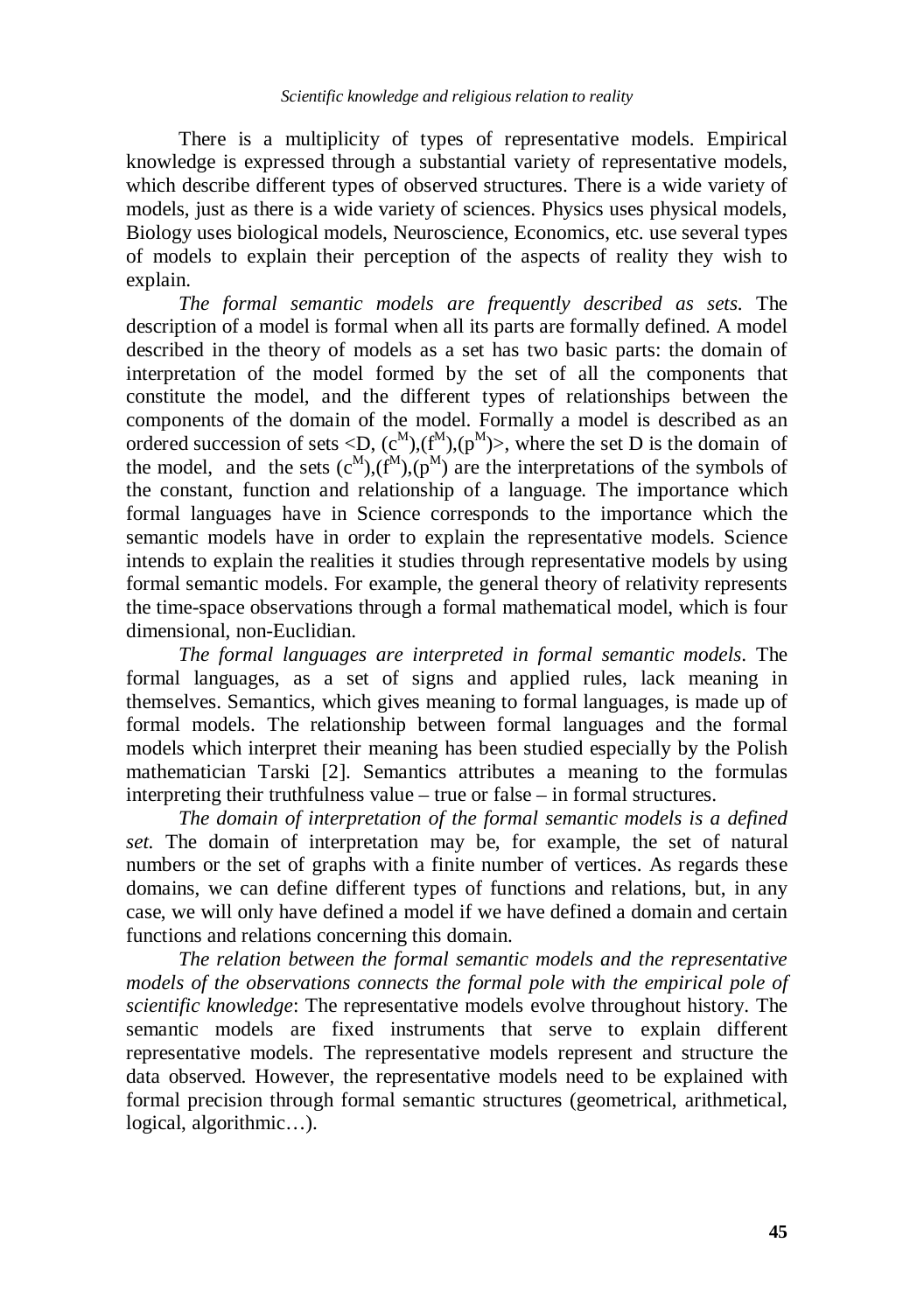*The representative models acquire an objective and public nature when formal semantic models explain them.* The formal semantic models are characterised by their objectivity and the formal clarity by which they are defined. Due to their objective and public nature, the formal semantic models allow all men and women us to have a common vision of reality, regardless of their religions, race or culture.

## **4. The religious relationship with reality**

Is religious knowledge objective and public? Are religious experiences subjective and particular or are they public and communicable to any person, regardless of culture, race or gender?

The religious dialogue supposes that the content of faith is public and that it is possible to speak of this among believers of different religions and nonbelievers. Many religions, and Christianity in particular, intend that the religious faith is not merely subjective. Inter-religious dialogue is based on the objective value that the religious propositions may have, regardless of the individual feelings and perceptions of the speaker.

We have seen that the characteristic of being objective and public, which characterises scientific knowledge, is based on the capacity to formally express the content of Science. We have also seen that only through the empirical observations which we formally express can we say that we have completely achieved the scientific intention to obtain public and objective knowledge, which can be discussed and accepted by persons with different cultures, races and religions. Can religious language be formalised? Can we use a formal language in order to communicate religious experiences?

Theologies from different religious traditions endeavour to rationally explain the religious propositions and experiences consistently with their religious tradition and with the current knowledge of Science. The diversity of theologies is due to the diversity of religious interpretations of the world and the diversity of religious visions of the meaning of life. As religions have developed in contact with different cultures, they have assimilated different visions of reality. Theologies ask about how formal coherence can be established between religious language and formal scientific objectivity.

In Catholic Theology, there is a well known book with the title, Enchiridium symbolorum definitionum et declarationum de rebus fidei et morum, whose first author was the theologian Heinrich Joseph Dominicus Denzinger (1819 - 1883) [3]. It is a book which contains the formal declarations of the Catholic faith. Is it possible to translate this book to a formal language? Evidently it is possible to translate it to a formal language. The problem lies in defining the semantics of the formalism that we would obtain.

*God Creator and transcendent is not a scientific concept.* It refers to all things and, at the same time, it is different from all things. Between the formal semantic models of Science and the formal metaphysical and theological semantic models, there is a basic difference: the domains of interpretation of the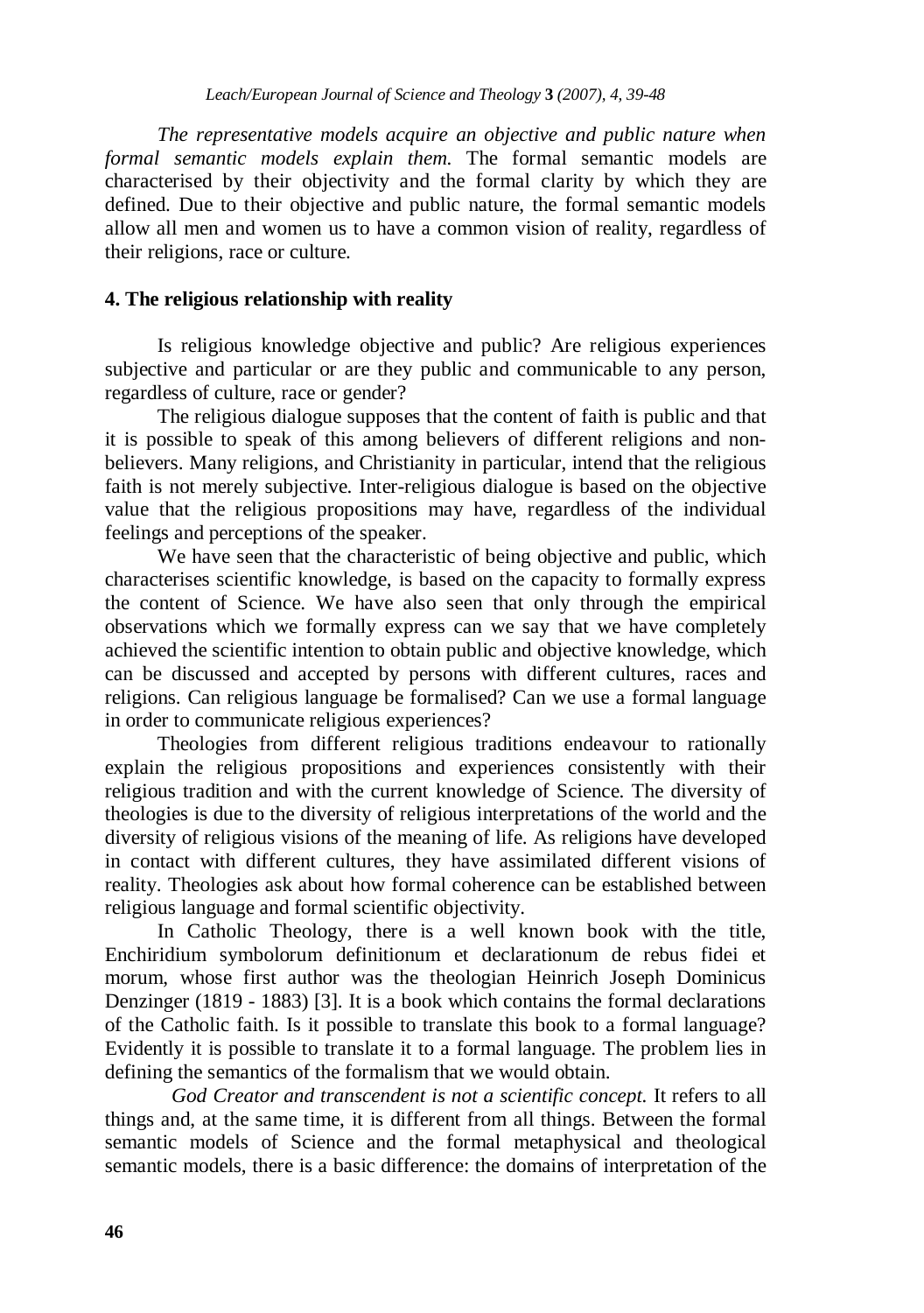metaphysical and theological expressions cannot always be defined in the univocal sense in which the domains of interpretation of scientific formulations are defined. The theological propositions of monotheist religions refer to God and to all things in reality created by Him. In all religions there are propositions which refer to all things.

*The direct reference to the set of all sets is not necessary in the theory of sets and leads to paradoxes, such as the paradox of Russell.* The semantic models described as sets have had to avoid paradoxes in order to be able to refer to the group of all the sets. For example, using the concept of class in order to refer to the group of all the sets. The *Type Theory* avoids Russell's paradox by creating a hierarchy of types [4]. In the case of the concept of God Creator, it is necessary to refer to the group of all the sets, moreover, it is necessary to predicate of God that He is the creator of all things. The domain of interpretation of the metaphysical and theological expressions cannot always be defined as a set because it refers to the ultimate causes of all things. God as the transcendent creator would have a different treatment from any other set.



**Figure 4.** Two basic types of metaphysical-religious models: the representative and the semantic.

*The religions have created different empirical-religious representative models* (Figure 4). For example, the rule of Saint Benedict or of Saint Francis of Assisi. As in Science, in religion there are different types of representative models. The rules of discernment of the Spiritual Exercises of Saint Ignatius are another type of representative model. These representative models on occasions endeavour that any person from any culture and condition can understand them. If an empirical-religious representative model is to be really public and can be discussed by any person regardless of his culture and his religion, it must be explained through a formal language, which must be interpreted in metaphysical-religious semantic models.